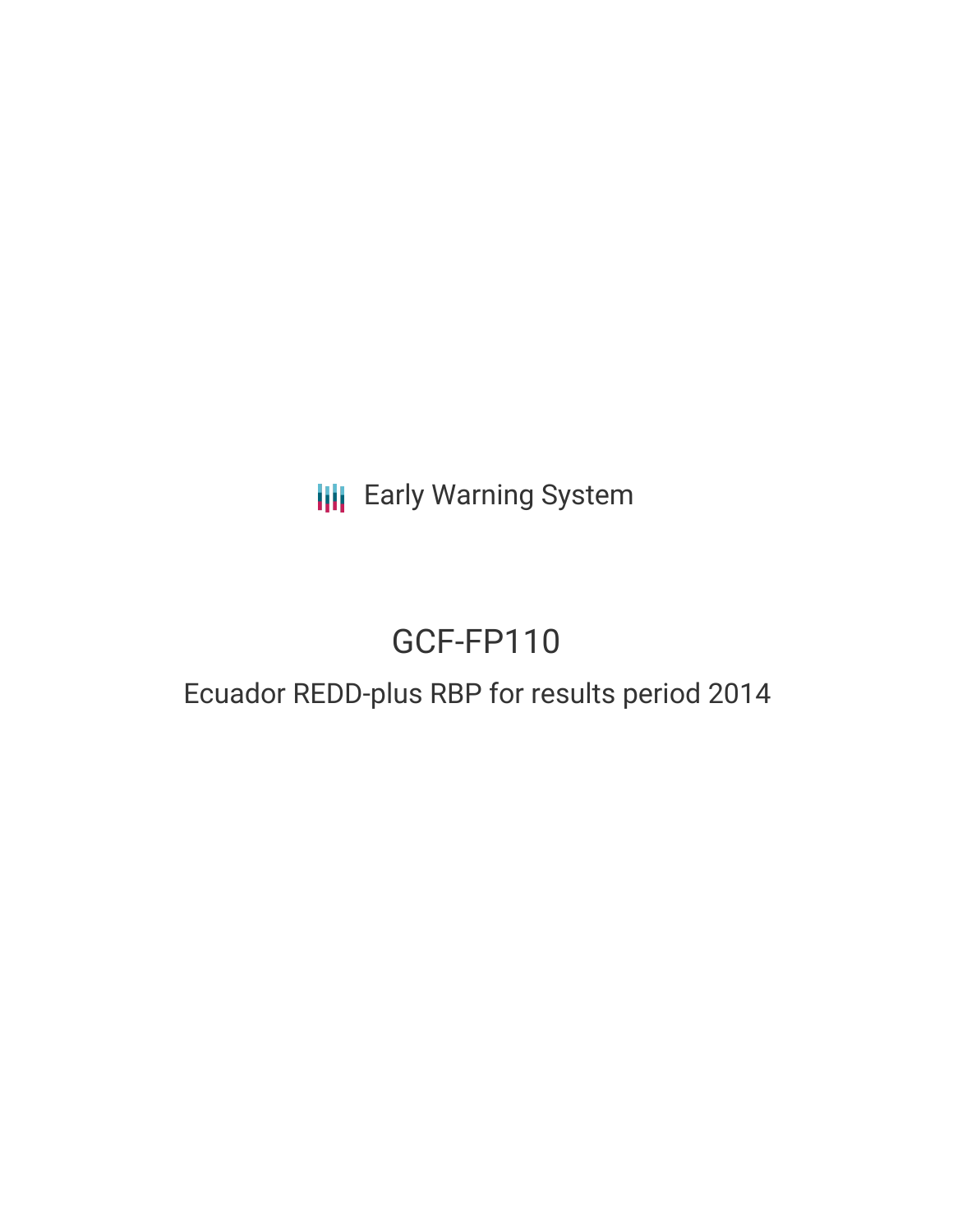

#### **Quick Facts**

| <b>Countries</b>               | Ecuador                                     |
|--------------------------------|---------------------------------------------|
| <b>Financial Institutions</b>  | Green Climate Fund (GCF)                    |
| <b>Status</b>                  | Approved                                    |
| <b>Bank Risk Rating</b>        | B                                           |
| <b>Borrower</b>                | United Nations Development Programme (UNDP) |
| <b>Sectors</b>                 | <b>Climate and Environment</b>              |
| <b>Investment Amount (USD)</b> | \$18.60 million                             |
| <b>Project Cost (USD)</b>      | $$18.60$ million                            |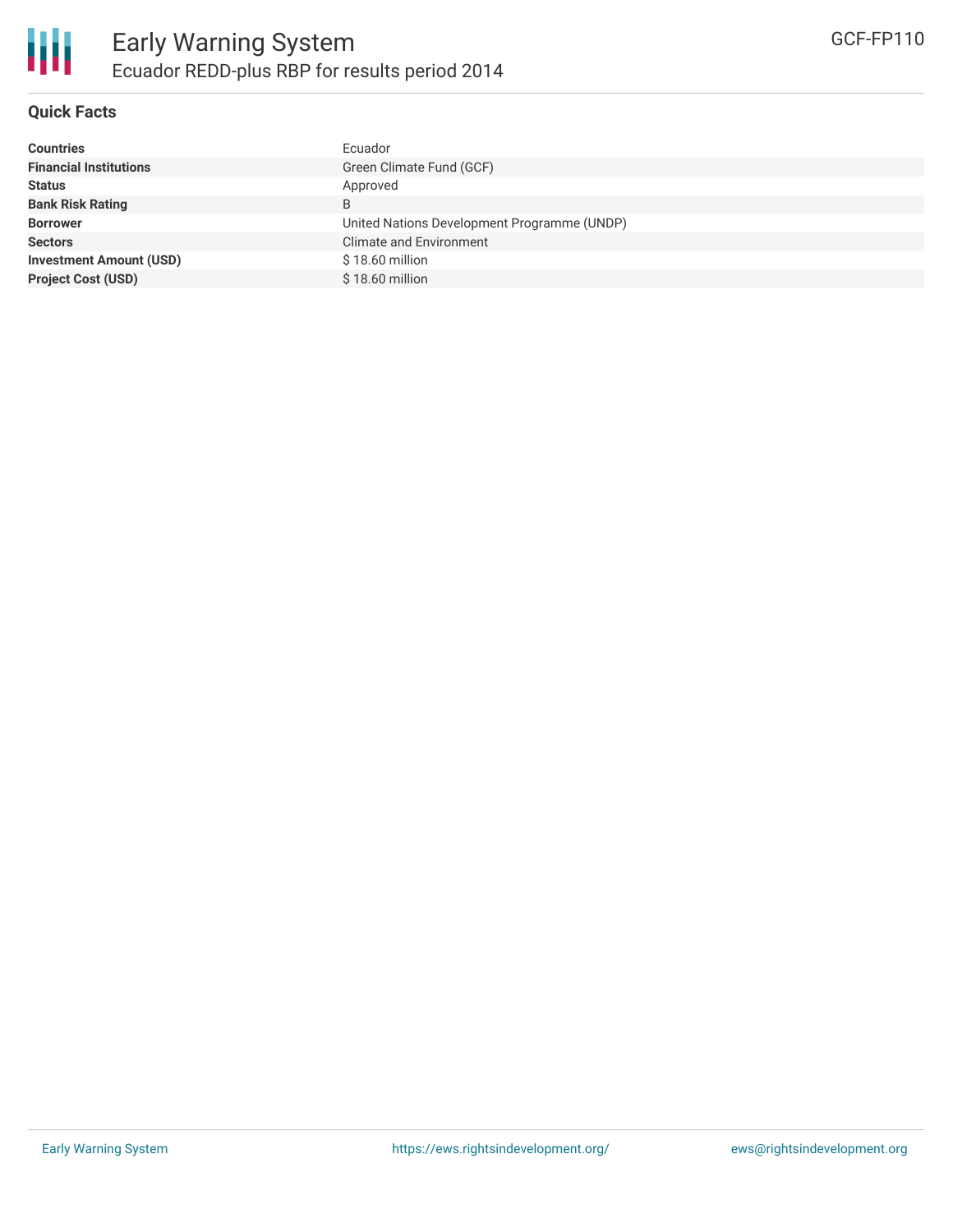

#### **Project Description**

These results have been reported to the United Nations Framework on Climate Change Convention (UNFCCC) and have undergone technical assessment. They are now fully UNFCCC compliant. Ecuador will use the results-based payments to invest in additional activities that support the implementation of their national REDD+ action plan. This includes developing policies and institutional management for REDD+; transitioning to sustainable agricultural production systems; sustainable forest management, conservation and restoration; and managing a national REDD+ action plan.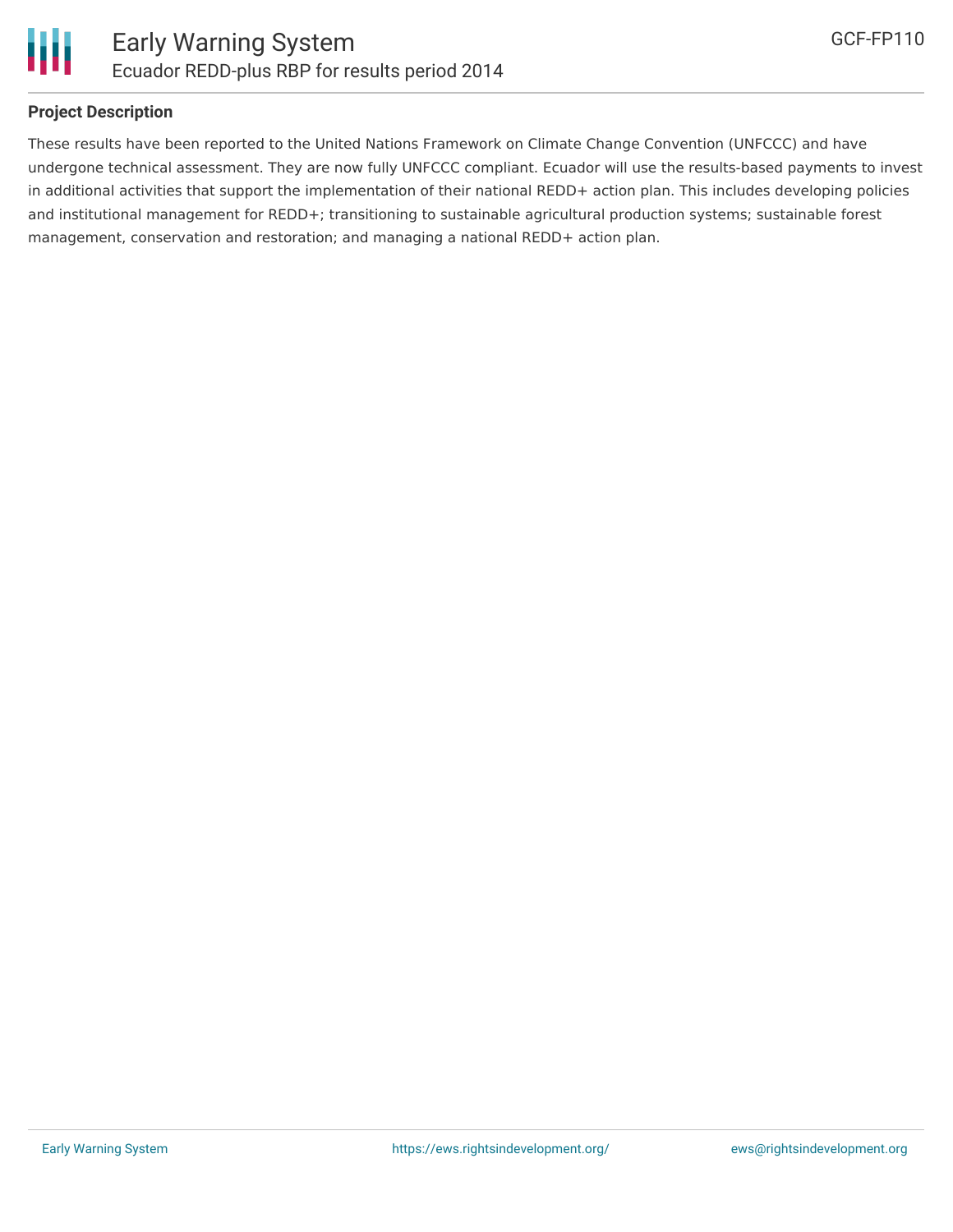

#### **Investment Description**

• Green Climate Fund (GCF)

Green Climate Fund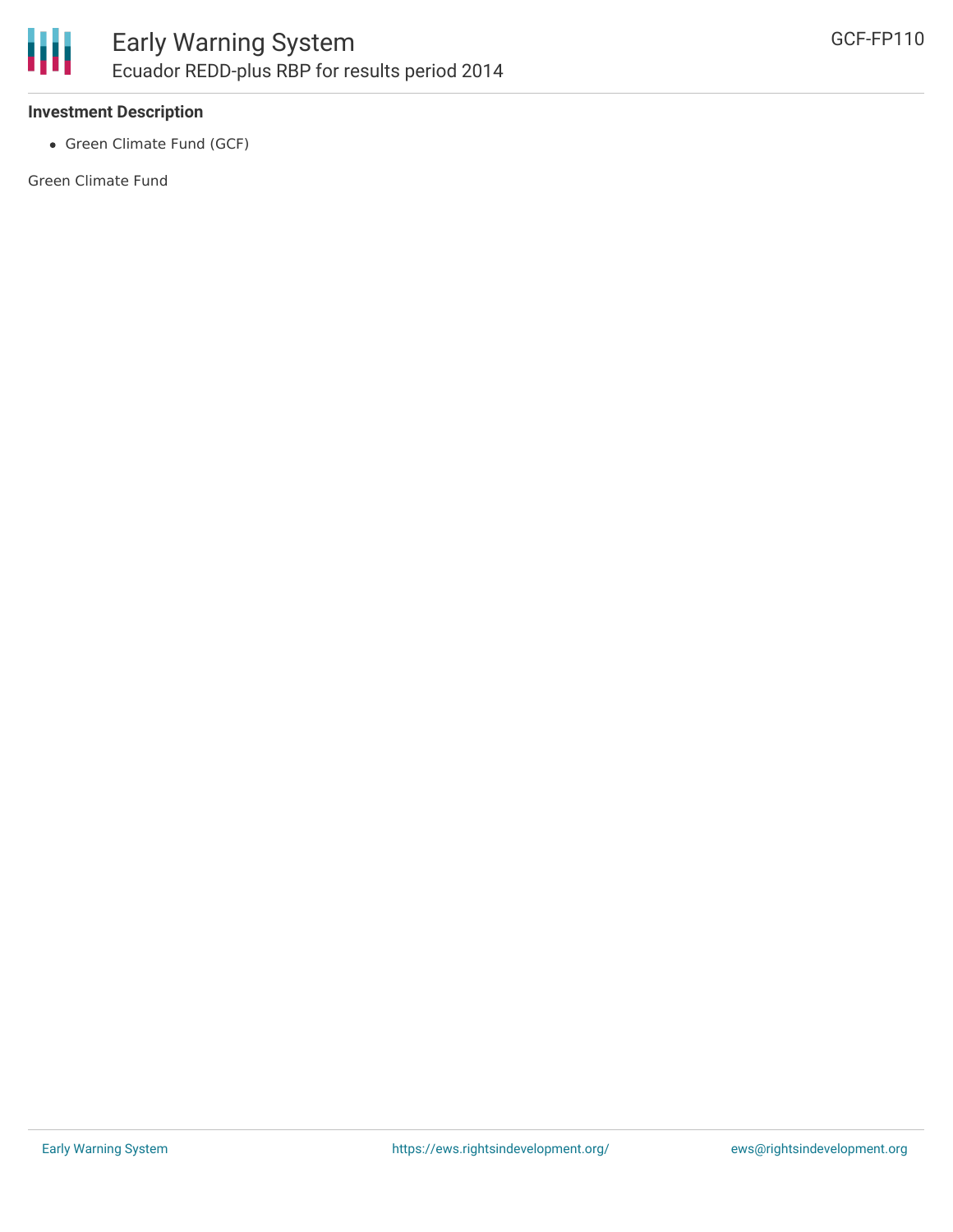## **Contact Information**

### **ACCESS TO INFORMATION**

Requests for project information may be submitted using the IDP Request for Information by email to: [disclosure@gcfund.org](mailto:disclosure@gcfund.org).

You can also submit an information request using this online form: <https://www.greenclimate.fund/about/disclosure/form>. Additionally, if information requested is denied, an appeal can be filed to the Information Appeals Panel: [iap@gcfund.org](mailto:iap@gcfund.org). You can learn more about the Information Appeals Panel at: <https://www.greenclimate.fund/about/disclosure/appeals>**.**

## **ACCOUNTABILITY MECHANISM OF GREEN CLIMATE FUND**

The Independent Redress Mechanism (IRM) addresses complaints by people who believe they are negatively affected or may be affected by projects or programmes funded by the Green Climate Fund (GCF). The complainant can raise issues related to any of GCF's policies and procedures, including those relating to social and environmental issues, indigenous peoples, gender, and information disclosure, among others. If you submit a complaint to the IRM, it may seek to address the issues raised by facilitating problem solving or conducting a [compliance](https://irm.greenclimate.fund/about-the-irm/how-we-work) process. You can learn more about the Independent Redress Mechanism and how to file a complaint at <https://irm.greenclimate.fund/>.

You can access a video about the IRM (English) at: <https://youtu.be/1LanbriVhfs>.

A brochure about the IRM can be accessed in English, French, Spanish, Portuguese, Arabic, Mandarin, Mongolian, Vietnamese, Russian, Ukrainian, Korean, German, and Kiswahili at: <https://irm.greenclimate.fund/>.